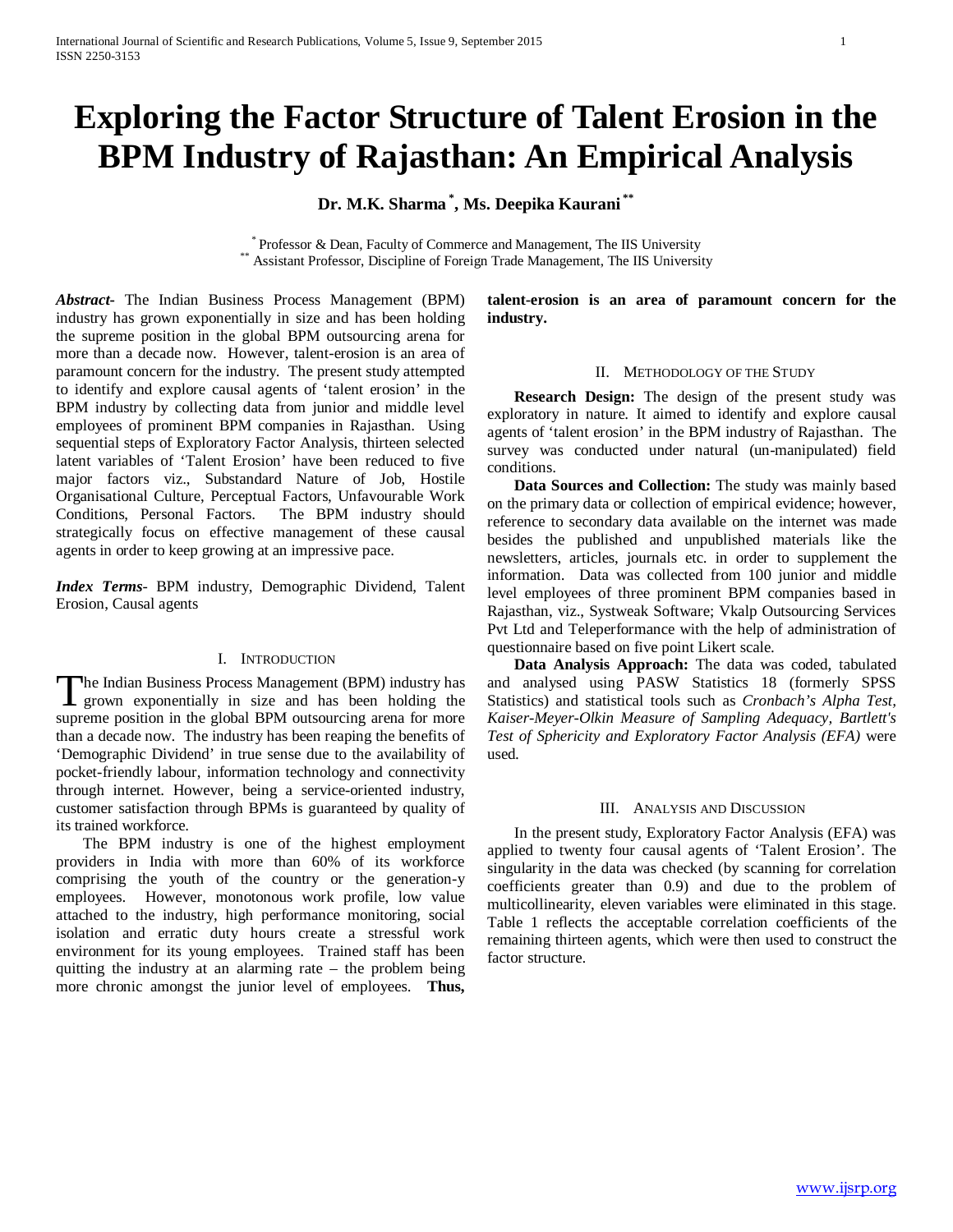T

|                           | <b>Table 1: Reproduced Correlations</b> |                                  |                             |                        |                             |                                  |                                  |             |                  |             |             |             |             |             |
|---------------------------|-----------------------------------------|----------------------------------|-----------------------------|------------------------|-----------------------------|----------------------------------|----------------------------------|-------------|------------------|-------------|-------------|-------------|-------------|-------------|
|                           |                                         | TE1                              | TE4                         | TE5                    | TE7                         | TE8                              | TE9                              | <b>TE11</b> | <b>TE13</b>      | <b>TE14</b> | <b>TE18</b> | <b>TE20</b> | <b>TE21</b> | <b>TE17</b> |
| Reproduced<br>Correlation | TE1                                     | .648                             | $\Box$<br>.039              | .075                   | .004                        | $\frac{1}{2}$<br>.002            | .225                             | $-.092$     | $-.038$          | $-.037$     | $-.295$     | .044        | .051        | $-.515$     |
|                           | TE4                                     | $\overline{\phantom{a}}$<br>.039 | .439                        | .430                   | .145                        | .226                             | $\Box$<br>.174                   | .392        | .076             | $-.057$     | .139        | .021        | .100        | $-.081$     |
|                           | TE <sub>5</sub>                         | .075                             | $\blacksquare$<br>.430      | .473                   | $\bar{\phantom{a}}$<br>.138 | $\equiv$<br>.190                 | .190                             | $-.376$     | .027             | $-.067$     | $-.106$     | .083        | .011        | .239        |
|                           | TE7                                     | .004                             | .145                        | $\Box$<br>.138         | .740                        | .351                             | .111                             | $-.015$     | $-.148$          | .313        | $-0.362$    | $-.284$     | $-.243$     | .111        |
|                           | TE8                                     | $\overline{\phantom{a}}$<br>.002 | .226                        | .190                   | .351                        | .658                             | .435                             | .012        | $-.254$          | .113        | .251        | $-187$      | $-.172$     | .030        |
|                           | TE9                                     | .225                             | $\Box$<br>.174              | .190                   | .111                        | .435                             | .667                             | $-.339$     | $-.233$          | .002        | .094        | $-.062$     | $-.112$     | $-.029$     |
|                           | <b>TE11</b>                             | $\blacksquare$<br>.092           | .392                        | $\overline{a}$<br>.376 | $\mathbf{r}$<br>.015        | .012                             | $\overline{\phantom{a}}$<br>.339 | .428        | .213             | $-.163$     | .113        | .140        | .220        | $-.044$     |
|                           | <b>TE13</b>                             | .038                             | .076                        | .027                   | .148                        | $\overline{\phantom{a}}$<br>.254 | .233                             | .213        | .645             | $-.647$     | $-.208$     | .611        | .680        | .224        |
|                           | <b>TE14</b>                             | .037                             | $\equiv$<br>.057            | .067                   | .313                        | .113                             | .002                             | $-.163$     | $-.647$          | .813        | .010        | $-.726$     | $-.781$     | $-.190$     |
|                           | <b>TE18</b>                             | .295                             | .139                        | .106                   | $\equiv$<br>.362            | .251                             | .094                             | .113        | $-.208$          | .010        | .739        | $-.084$     | $-.115$     | .043        |
|                           | <b>TE20</b>                             | .044                             | .021                        | .083                   | .284                        | .187                             | $\equiv$<br>.062                 | .140        | .611             | $-.726$     | $-.084$     | .662        | .712        | .167        |
|                           | <b>TE21</b>                             | .051                             | .100                        | .011                   | .243                        | .172                             | .112                             | .220        | .680             | $-.781$     | $-.115$     | .712        | .783        | .166        |
|                           | <b>TE17</b>                             | .515                             | $\bar{\phantom{a}}$<br>.081 | .239                   | .111                        | .030                             | .029                             | $-.044$     | .224             | $-.190$     | .043        | .167        | .166        | .621        |
| <b>Residual</b>           | TE1                                     |                                  | .010                        | $\Box$<br>.001         | .019                        | $\Box$<br>.025                   | .114                             | $-.010$     | .028             | .034        | .153        | $-.066$     | $-.009$     | .296        |
|                           | TE <sub>4</sub>                         | .010                             |                             | .265                   | $\mathbb{L}^2$<br>.078      | $\equiv$<br>.108                 | .061                             | $-.171$     | .008             | .007        | $-.058$     | .023        | $-.100$     | .013        |
|                           | TE <sub>5</sub>                         | $\overline{\phantom{a}}$<br>.001 | .265                        |                        | .055                        | .054                             | $\overline{\phantom{a}}$<br>.052 | .172        | .008             | $-.010$     | .019        | $-.016$     | $-.031$     | $-.167$     |
|                           | TE7                                     | .019                             | $\Box$<br>.078              | .055                   |                             | ÷,<br>.133                       | ÷,<br>.030                       | .004        | $-.029$          | $-.043$     | .217        | .047        | .047        | $-.100$     |
|                           | TE8                                     | $\sim$<br>.025                   | $\omega_{\rm{max}}$<br>.108 | .054                   | .133                        |                                  | $\sim$ .<br>.233                 | $-.071$     | $\overline{073}$ | .036        | $-0.096$    | $-.028$     | .035        | $-0.074$    |
|                           | TE <sub>9</sub>                         | $\sim$<br>.114                   | .061                        | $\equiv$<br>.052       | $\blacksquare$<br>.030      | $\blacksquare$<br>.233           |                                  | .212        | $-.008$          | .019        | $-.088$     | .014        | $-.074$     | .011        |
|                           | <b>TE11</b>                             | $\equiv$<br>.010                 | $\omega$<br>.171            | .172                   | .004                        | $\equiv$<br>.071                 | .212                             |             | $-.098$          | $-.013$     | $-.074$     | $-.011$     | $-.055$     | .011        |
|                           | <b>TE13</b>                             | .028                             | .008                        | .008                   | $\omega$<br>.029            | .073                             | $\omega$<br>.008                 | $-.098$     |                  | .118        | .069        | $-.098$     | $-.053$     | $-.041$     |
|                           | <b>TE14</b>                             | .034                             | .007                        | $\omega$<br>.010       | $\omega_{\rm{eff}}$<br>.043 | .036                             | .019                             | $-.013$     | .118             |             | .016        | .078        | .007        | .029        |
|                           | <b>TE18</b>                             | .153                             | ÷,<br>.058                  | .019                   | .217                        | $\omega$<br>.096                 | $\sim$<br>.088                   | $-.074$     | .069             | .016        |             | $-.007$     | .047        | .020        |
|                           | <b>TE20</b>                             | $\omega_{\rm{eff}}$<br>.066      | .023                        | $\omega$ .<br>.016     | .047                        | $\blacksquare$<br>.028           | .014                             | $-.011$     | $-.098$          | .078        | $-.007$     |             | $-.120$     | $-.052$     |
|                           | <b>TE21</b>                             | $\omega$ .                       | $\blacksquare$              | $\blacksquare$         | .047                        | .035                             | $\omega_{\rm c}$                 | $-.055$     | $-.053$          | .007        | .047        | $-.120$     |             | $-.034$     |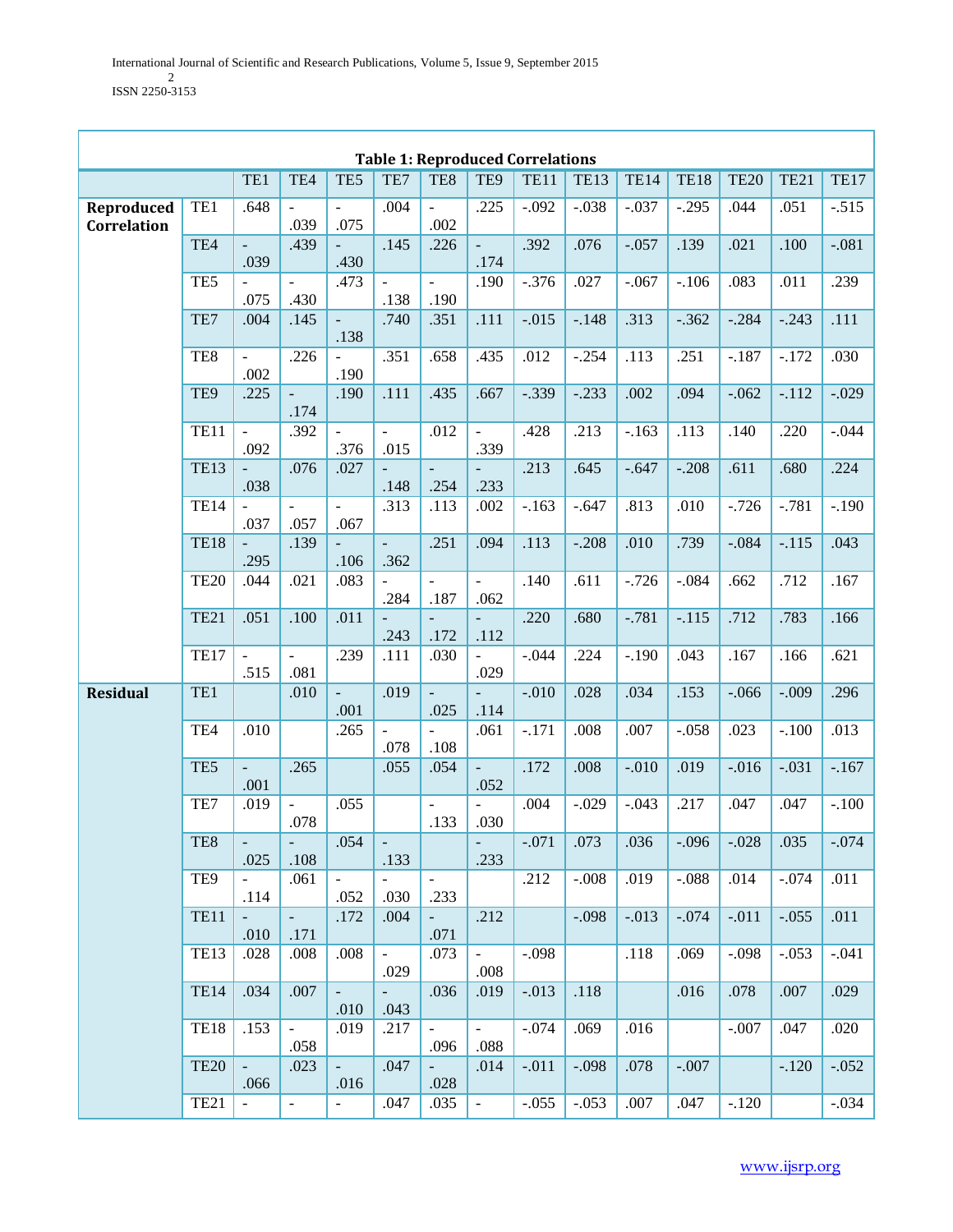International Journal of Scientific and Research Publications, Volume 5, Issue 9, September 2015 3 ISSN 2250-3153

|                  | .009 | .100 | .031                             |                                  |             | .074 |      |         |      |      |         |         |  |
|------------------|------|------|----------------------------------|----------------------------------|-------------|------|------|---------|------|------|---------|---------|--|
| TE <sub>17</sub> | .296 | .013 | $\overline{\phantom{0}}$<br>.167 | $\overline{\phantom{a}}$<br>.100 | $-$<br>.074 | .011 | .011 | $-.041$ | .029 | .020 | $-.052$ | $-.034$ |  |
|                  |      |      |                                  |                                  |             |      |      |         |      |      |         |         |  |

# **Extraction Method: Principal Component Analysis.**

 The next step was to apply Kaiser-Meyer-Olkin Measure of Sampling Adequacy and Bartlett's Test of Sphericity to the remaining thirteen linear components in order to measure the sample adequacy and strength of the relationship among factors.

| Table 2: KMO and Bartlett's Test                 |                    |         |  |  |  |  |  |  |
|--------------------------------------------------|--------------------|---------|--|--|--|--|--|--|
| Kaiser-Meyer-Olkin Measure of Sampling Adequacy. | .710               |         |  |  |  |  |  |  |
|                                                  |                    |         |  |  |  |  |  |  |
| <b>Bartlett's Test of Sphericity</b>             | Approx. Chi-Square | 276.298 |  |  |  |  |  |  |
|                                                  | Df                 | 78      |  |  |  |  |  |  |
|                                                  | Sig.               | .000    |  |  |  |  |  |  |

 A KMO statistical value of 0.710 indicated that patterns of correlations amongst the remaining thirteen causal agents were relatively compact and therefore it was concluded that factor analysis should yield distinct and reliable factors. Bartlett's measure tests the null hypothesis that the original correlation matrix is an identity matrix (Field, 2005). Table 2 shows that for the collected data, Bartlett's test was highly significant ( $p < 0.001$ ); therefore factor analysis was deemed appropriate for the study.

## **Factor Extraction**

Table 3 lists the eigenvalues associated with each linear component (latent variable) before extraction, after extraction and after rotation. The eigenvalues associated with each factor represent the variance

explained by that particular linear component of talent erosion. In our case, factor 1 explained 24.287% of total variance, factor 2 explained 11.933%, factor 3 explained 10.109%, factor 4 explained 9.146%, and factor 5 explained 8.483%. All the remaining factors were insignificant since their eigenvalues were less than 1; hence they were discarded in the Extraction Sums of Squared Loadings. Finally, the Rotation Sums of Squared Loadings was also obtained to equalize the relative importance of the identified factors since rotation has the effect of optimizing the factor structure as given by Fields (2005).

The cumulative percentage of total variance explained by the collected data was 63.959% which was within acceptable limit and implied that the random errors in the measures have been taken care of.

| <b>Table 3: Total Variance Explained</b> |                     |                        |                    |                                                 |                        |                    |                                                      |                        |                    |
|------------------------------------------|---------------------|------------------------|--------------------|-------------------------------------------------|------------------------|--------------------|------------------------------------------------------|------------------------|--------------------|
| Component                                | Initial Eigenvalues |                        |                    | Sums<br>Squared<br>Extraction<br>of<br>Loadings |                        |                    | Rotation<br><b>Sums</b><br>Squared<br>of<br>Loadings |                        |                    |
|                                          | Total               | of<br>$\%$<br>Variance | Cumulative<br>$\%$ | Total                                           | of<br>$\%$<br>Variance | Cumulative<br>$\%$ | Total                                                | of<br>$\%$<br>Variance | Cumulative<br>$\%$ |
|                                          | 3.157               | 24.287                 | 24.287             | 3.157                                           | 24.287                 | 24.287             | 2.987                                                | 22.978                 | 22.978             |
| $\overline{2}$                           | 1.551               | 11.933                 | 36.220             | 1.551                                           | 11.933                 | 36.220             | 1.551                                                | 11.931                 | 34.908             |
| 3                                        | 1.314               | 10.109                 | 46.330             | 1.314                                           | 10.109                 | 46.330             | 1.329                                                | 10.225                 | 45.134             |
| 4                                        | 1.189               | 9.146                  | 55.476             | 1.189                                           | 9.146                  | 55.476             | 1.282                                                | 9.861                  | 54.995             |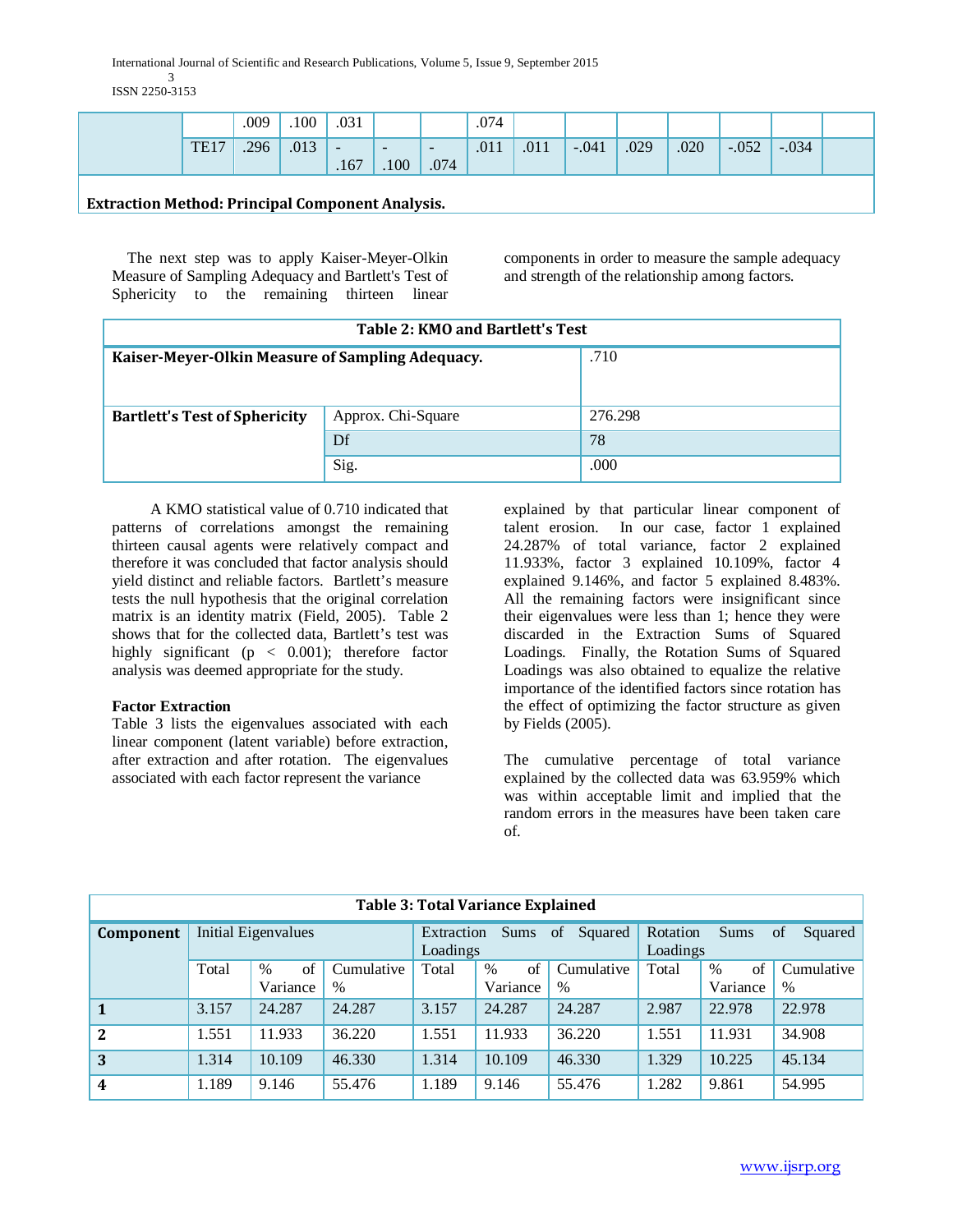International Journal of Scientific and Research Publications, Volume 5, Issue 9, September 2015 4 ISSN 2250-3153

| 5  | 1.103                                                   | 8.483 | 63.959  | 1.103 | 8.483 | 63.959 | 1.165 | 8.964 | 63.959 |  |
|----|---------------------------------------------------------|-------|---------|-------|-------|--------|-------|-------|--------|--|
| 6  | .901                                                    | 6.928 | 70.887  |       |       |        |       |       |        |  |
| 7  | .829                                                    | 6.377 | 77.264  |       |       |        |       |       |        |  |
| 8  | .732                                                    | 5.634 | 82.898  |       |       |        |       |       |        |  |
| 9  | .639                                                    | 4.915 | 87.812  |       |       |        |       |       |        |  |
| 10 | .578                                                    | 4.447 | 92.259  |       |       |        |       |       |        |  |
| 11 | .431                                                    | 3.319 | 95.578  |       |       |        |       |       |        |  |
| 12 | .393                                                    | 3.020 | 98.598  |       |       |        |       |       |        |  |
| 13 | .182                                                    | 1.402 | 100.000 |       |       |        |       |       |        |  |
|    | <b>Extraction Method: Principal Component Analysis.</b> |       |         |       |       |        |       |       |        |  |

 Table 4 depicts the communalities before and after the extraction of factors. Since one of the underlying assumptions of Principal Component Analysis is that variance of all components before the extraction of factors is common, therefore initial communalities of all the components was one. However, after the extraction of factors, the communality of each variable portrayed the common variance in the data structure. The highest communality after extraction was depicted by the variable 'Lack of Self-Motivation' (with value 0.813) and lowest by the variable 'Irregular Work Hours' (with value 0.439) signifying that while 81.3% of the respondents agreed that lack of self-motivation has been causing talent erosion in the BPM industry, only 43.9% of the respondents felt that irregular work hours cause it.

 Before the rotation of the obtained component matrix, the extraction of factors was confirmed with the help of a scree plot depicted in Figure 1, as obtained by the PASW software, where the arrow denotes the 'Point of Inflexion'. As can be seen, after five points on the scree plot, the curve starts becoming concave thereby confirming that there are five significant factors which led to flight of human capital.

| <b>Table 4: Communalities</b>                              |         |            |  |  |  |  |
|------------------------------------------------------------|---------|------------|--|--|--|--|
|                                                            | Initial | Extraction |  |  |  |  |
| <b>Ineffective</b><br><b>Supervision</b>                   | 1.000   | .648       |  |  |  |  |
| <b>Irregular Work Hours</b>                                | 1.000   | .439       |  |  |  |  |
| <b>Poor Mentoring</b>                                      | 1.000   | .473       |  |  |  |  |
| <b>Personal Reasons</b>                                    | 1.000   | .740       |  |  |  |  |
| No Career Growth                                           | 1.000   | .658       |  |  |  |  |
| Low value of BPM job                                       | 1.000   | .667       |  |  |  |  |
| <b>Power &amp; Politics</b>                                | 1.000   | .428       |  |  |  |  |
| <b>Desk</b><br><b>Monotonous</b><br>Work                   | 1.000   | .645       |  |  |  |  |
| <b>Lack of Self-Motivation</b>                             | 1.000   | .813       |  |  |  |  |
| <b>Specialised</b><br>Lack<br>of<br><b>Skill</b>           | 1.000   | .739       |  |  |  |  |
| <b>Social Isolation</b>                                    | 1.000   | .662       |  |  |  |  |
| Repetitive Nature of<br>Work                               | 1.000   | .783       |  |  |  |  |
| <b>Unsatisfactory Work</b><br><b>Conditions</b>            | 1.000   | .621       |  |  |  |  |
| <b>Extraction Method: Principal Component</b><br>Analysis. |         |            |  |  |  |  |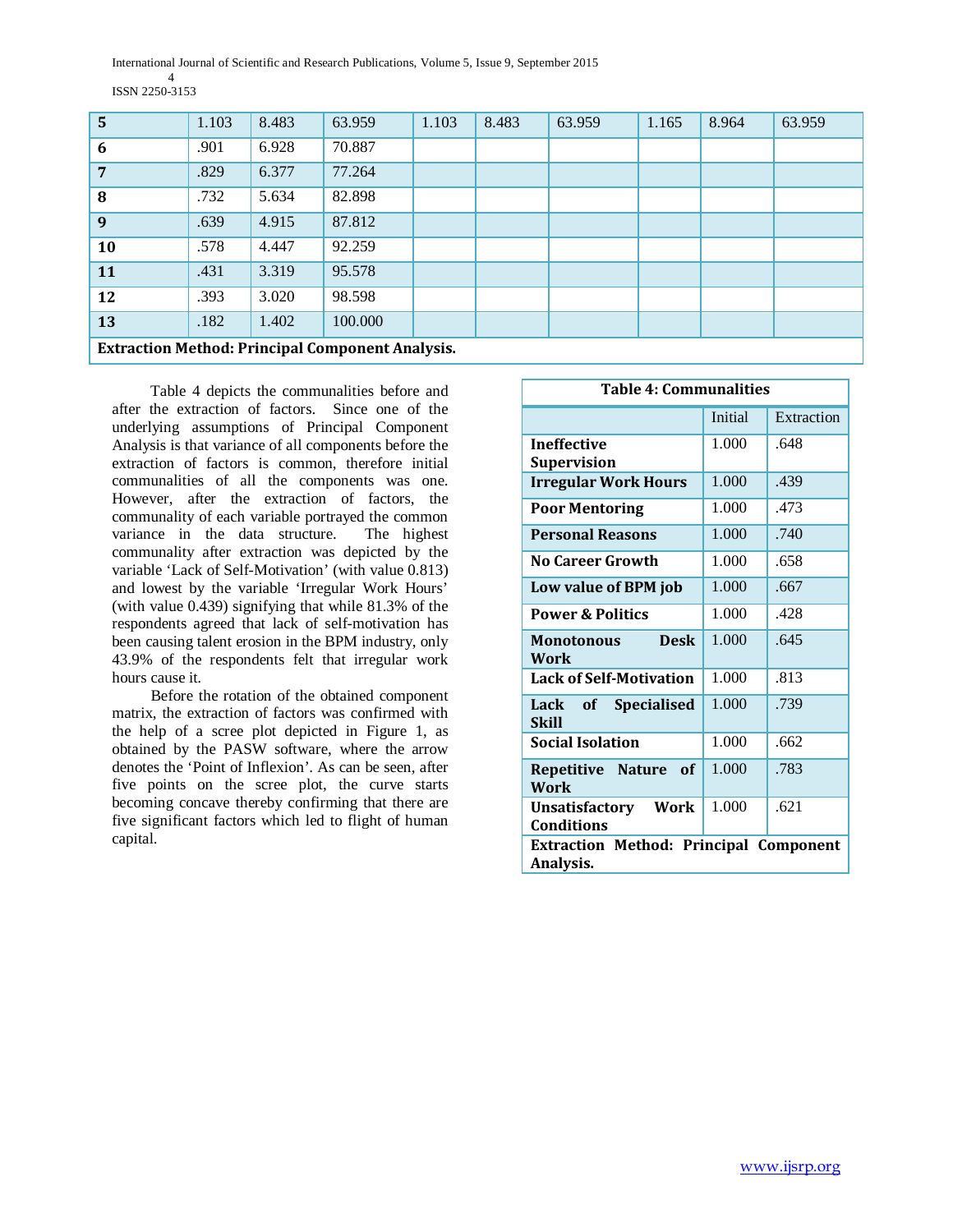International Journal of Scientific and Research Publications, Volume 5, Issue 9, September 2015 5 ISSN 2250-3153



# **Factor Rotation**

 Table 5 depicts the Rotated Component Matrix which produces a matrix of the factor loadings for each component variable on to each factor. In our study, factor loadings less than 0.6 were suppressed. Also, the component variables were listed in the order of size of their factor loadings and each variable load on to only one factor.

 On the basis of the nature of component variables which load on to same factor, common themes were identified for all the five factor structures respectively and a model of the factor structure of 'Talent Erosion' in the BPM industry of Rajasthan was constructed (Figure2) which highlights the reasons behind alarming rate of attrition in the Indian BPM industry.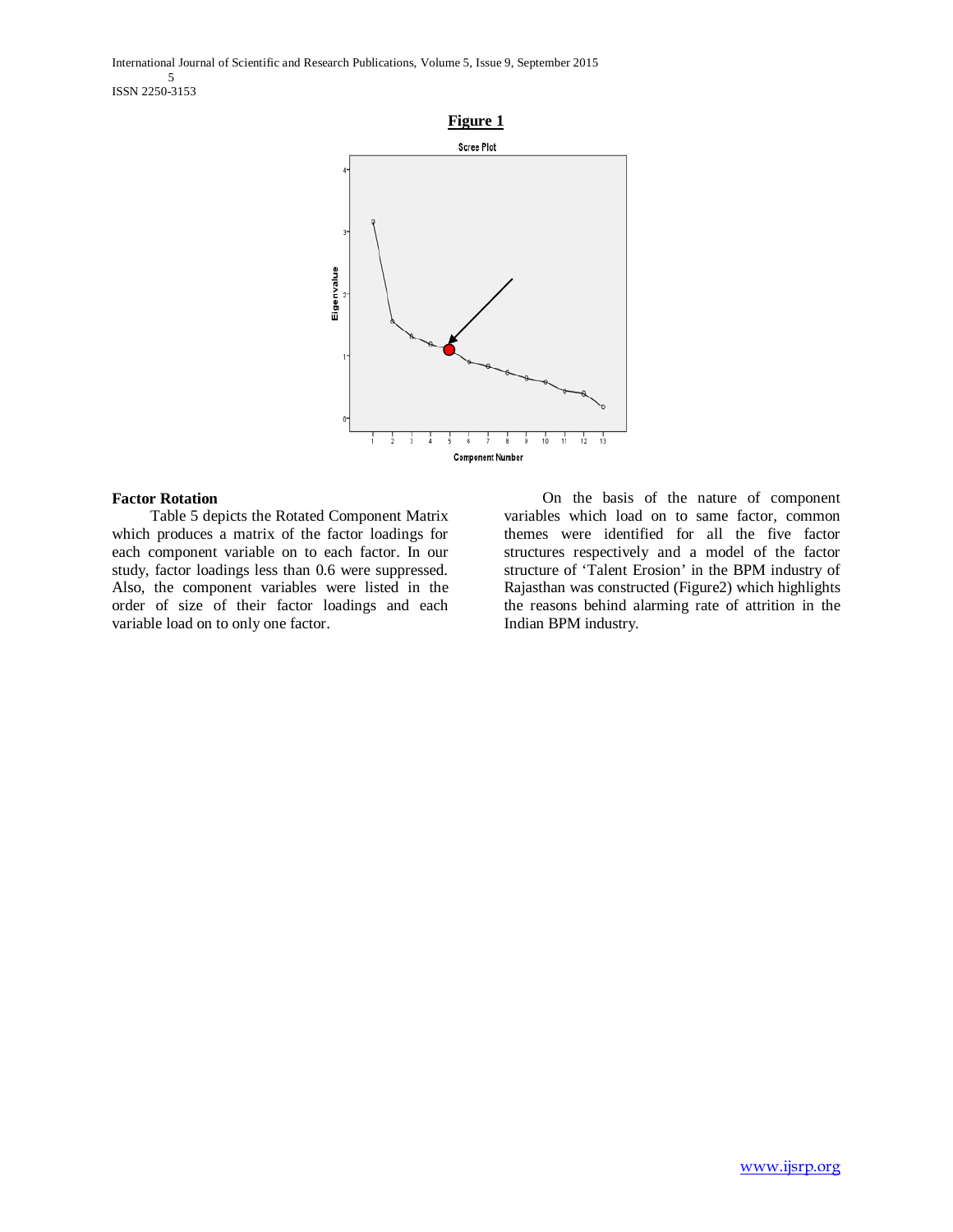| Table5: Rotated Component Matrix <sup>a</sup>                                                                               |           |                                        |      |      |      |  |  |  |  |
|-----------------------------------------------------------------------------------------------------------------------------|-----------|----------------------------------------|------|------|------|--|--|--|--|
| Item                                                                                                                        | Component |                                        |      |      |      |  |  |  |  |
|                                                                                                                             | 1         | $\mathcal{P}$                          | 3    | 4    | 5    |  |  |  |  |
| Lack of Specialised Skill                                                                                                   | .892      |                                        |      |      |      |  |  |  |  |
| Repetitive Nature of Work                                                                                                   | .877      |                                        |      |      |      |  |  |  |  |
| Social Isolation                                                                                                            | .808      |                                        |      |      |      |  |  |  |  |
| Monotonous Desk Work                                                                                                        | .749      |                                        |      |      |      |  |  |  |  |
| Ineffective Supervision                                                                                                     |           | .664                                   |      |      |      |  |  |  |  |
| Poor Mentoring                                                                                                              |           | .653                                   |      |      |      |  |  |  |  |
| Power & Politics                                                                                                            |           | .608                                   |      |      |      |  |  |  |  |
| No Career Growth                                                                                                            |           |                                        | .751 |      |      |  |  |  |  |
| Low value of BPM job                                                                                                        |           |                                        | .711 |      |      |  |  |  |  |
| Irregular Work Hours                                                                                                        |           |                                        |      | .774 |      |  |  |  |  |
| Unsatisfactory Work<br>Conditions                                                                                           |           |                                        |      | .732 |      |  |  |  |  |
| Lack of Self-Motivation                                                                                                     |           |                                        |      |      | .755 |  |  |  |  |
| <b>Personal Reasons</b><br>.720                                                                                             |           |                                        |      |      |      |  |  |  |  |
| <b>Extraction Method: Principal Component Analysis.</b><br>Rotation Method: Varimax with Kaiser Normalization. <sup>a</sup> |           |                                        |      |      |      |  |  |  |  |
|                                                                                                                             |           | a. Rotation converged in 5 iterations. |      |      |      |  |  |  |  |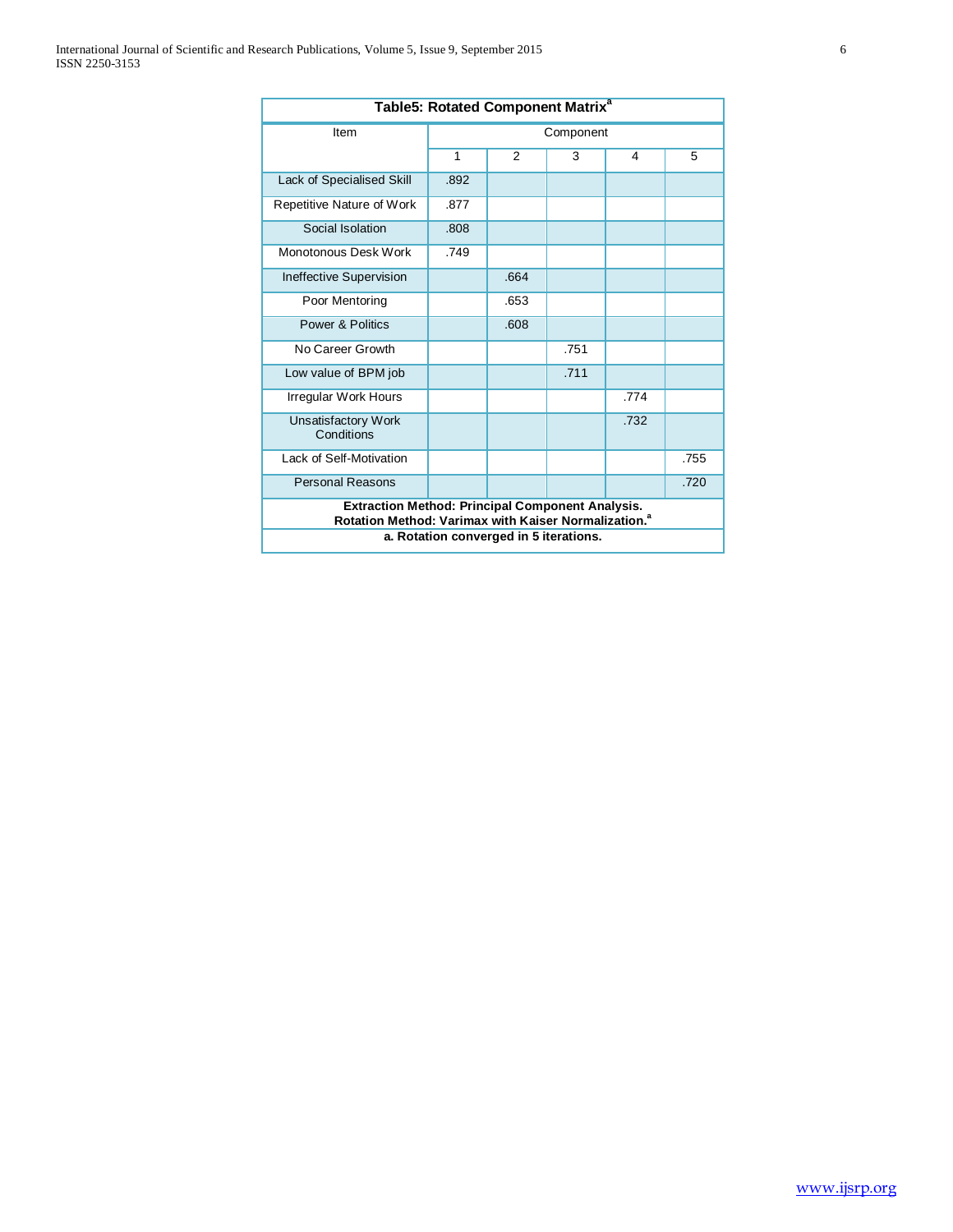# **Figure 2: Factor Structure of Talent Erosion**



## **Reliability Statistics**

 Reliability statistics of scales used for the study were tested by using Cronbach's Alpha and results were found satisfactory. As is evident from the table 6 that all the dimensions have acceptable values of Cronbach's Alpha which signify construct validity of the factor structure of 'Talent Erosion' in the BPM companies.

| <b>Table6: Reliability Statistics</b> |                         |                                                                                                    |  |  |  |  |  |  |
|---------------------------------------|-------------------------|----------------------------------------------------------------------------------------------------|--|--|--|--|--|--|
| Name of the Factor                    | <b>Cronbach's Alpha</b> | <b>Component Variables (Factor Loadings)</b>                                                       |  |  |  |  |  |  |
| <b>Substandard Nature of Job</b>      | 0.813                   | Lack of Specialised Skill<br>Repetitive Nature of Work<br>Social Isolation<br>Monotonous Desk Work |  |  |  |  |  |  |
| <b>Hostile Organisational Culture</b> | 0.683                   | Ineffective Supervision<br>Poor Mentoring<br>Power & Politics                                      |  |  |  |  |  |  |